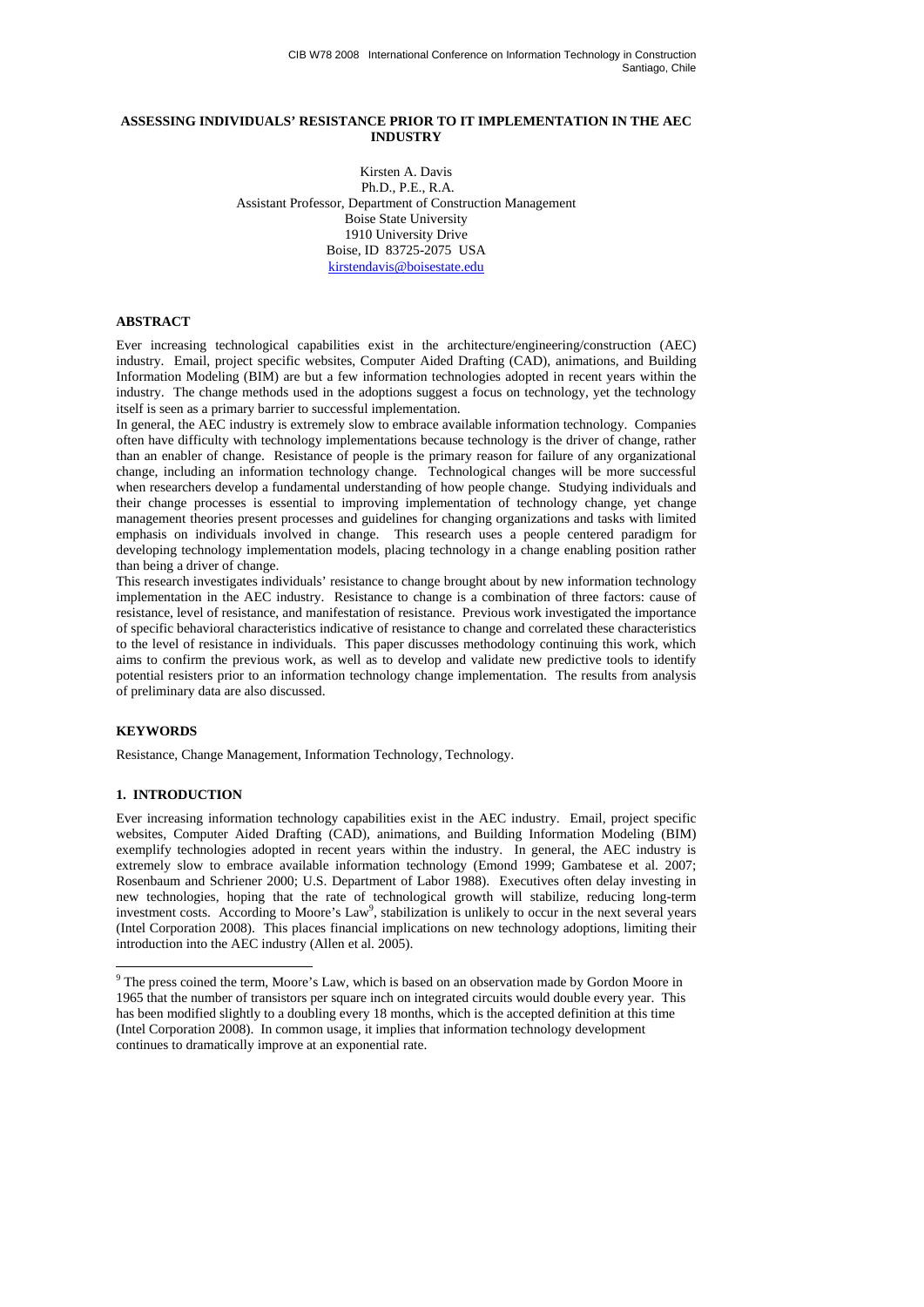Even when financial issues are disregarded, a successful implementation process must meet the technical requirements of the problem, satisfy the organizational needs and desires, and address any worker-related challenges (Parsons et al. 1991). Management is usually preoccupied with the technical aspects of implementing a new technology and ensuring that it meets the organizational needs. Unfortunately, the worker-related issues are regularly neglected (Parsons et al. 1991; Steier 1989).

On the whole, unsuccessful information technology adoption originates from too much emphasis on technology and too little focus on people. Throughout history, changes in technologies and the inventions of new machines have altered the skill requirements, tasks, and relationships among workers. Improvements in industrial technologies profoundly change organizations (Kingsford 1964). The telephone, while initially thought to be only for the elite, has changed global communication. The Internet, first thought of as a curiosity of academics and government researchers, is fundamentally changing the global economy. The impact of technological changes is often vastly underestimated.

When information technology changes such as email, project specific websites, CAD, or BIM are implemented in an organization, they affect the way work is done. "[C]hanges in *Technology* will alter the nature of the *Tasks* and *vice versa*; changes in the tasks to be done will affect the *People* and *vice versa*; changes in people change the *Organization* and *vice versa*" (Sutton and Sutton 1990). Frequently, when new information technology is introduced, communication modes are altered. The power structure of the organization may change and become flatter than it was before the implementation. The people involved form opinions and ultimately choose to accept or reject the change.

Change theory provides a theoretical framework for investigating individual resistance to the implementation of information technologies. Current change models present processes and guidelines for changing organizations and tasks, with limited emphasis on individuals involved in change. However, resistance of people is the primary reason for failure of organizational change (Maurer 1997). Within the AEC industry, Peansupap and Walker (2005) reviewed 24 recent IT adoption studies. Nearly all were noted to have issues with what they termed 'individual and social issues' and ten studies specifically mentioned issues with individuals resisting the IT change. Cultural issues such as these continue to be a major barrier to IT implementation in the AEC industry (Rojas and Locsin 2007; Ruikar et al. 2005), yet they are predominantly unresearched within the building and construction industry (Cleveland 1999; Ford et al. 2000; Mitropoulos and Tatum 2000; O'Brien 2000; Songer et al. 2001; Thorpe and Mead 2001; Todd 1996). The existing change models have limitations, particularly with respect to cultural issues. These limitations have a direct effect on the successfulness of implementation of information technology changes in the AEC industry.

To address these challenges, this paper discusses a plan of work aimed at identifying resisters prior to the implementation of an information technology innovation. Working closely with industry organizations, this research investigates adoption of information technologies by individuals in organizations within the AEC industry and studies the impact of the adoption on communication, productivity, and processes through analysis of existing models of implementation. The project promotes a realignment of cultural and technological implementation issues through the development of prediction models aimed at identifying technology resisters prior to technology adoption, a step towards developing new organizational change models.

# **2. OBJECTIVES**

The goal of this research is to develop new knowledge in the areas of social implications of information technology, change management, and attitude-behavior theory. This work integrates and extends previous research in cultural aspects of information technology implementation. Specific research objectives for this project include:

- Isolate attitudes, fears, and beliefs that are indicative of resistance to information technology change within individuals in the AEC industry;
- Estimate the intensity of resistance an individual is likely to exhibit using the personality traits and behavioral characteristics identified;
- Identify any variances that exist between different demographic groups based on the estimates of intensity of resistance likely to be exhibited; and
- Predict likely resisters prior to technology adoption based on demographics.

## **3. PLAN OF WORK**

A typical construction project involves three parties: owners, designers, and constructors. Owners often require designers and constructors to use specific information technologies when working on their project, such as a project website or a specific CAD program. This seemingly simple owner's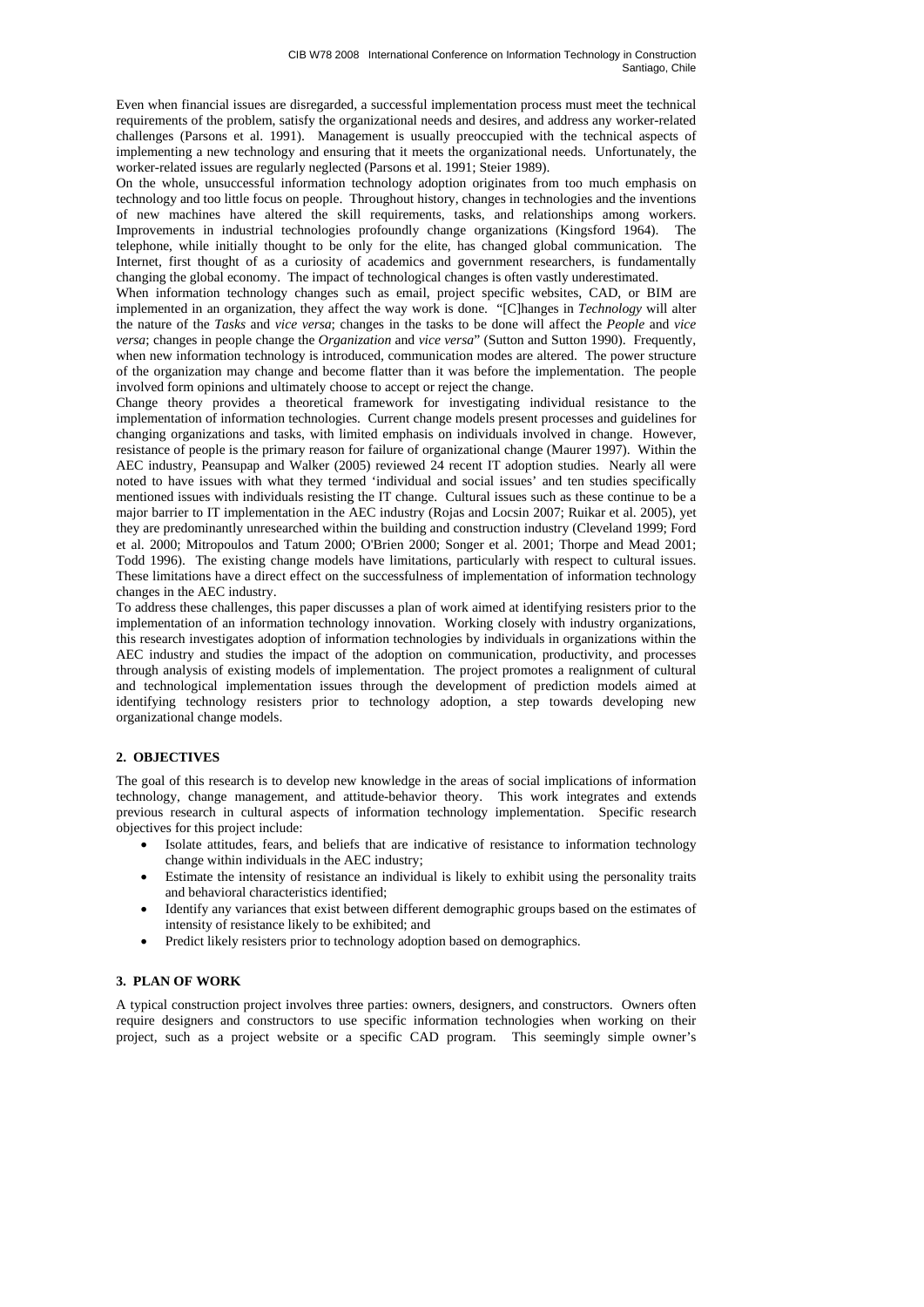requirement forces multiple organizations to comply and adopt what is often a new technology for them. This, in turn, trickles down to the employees of these organizations who now must adopt the new technology, often without having any say in the decision process – a less than ideal situation. Identifying which employees are likely to resist this adoption and addressing their resistance immediately is crucial to successful implementation of the technology, but can also be crucial to the success of the project as a whole. The AEC industry is ideal for studying this resistance, as it has a reputation of not being particularly receptive to the introduction of new information technologies.

This research examines AEC projects with owner-required technologies. The employees of multiple organizations involved in each project are surveyed to benchmark their initial level of resistance at the beginning of the project. These individuals are tracked longitudinally to ascertain the type of resistance (passive or active) exhibited and whether their resistance increases, decreases, or is constant over time. Resistance levels are measured with the Resistance to Change Index (Davis 2004; Davis and Songer 2008) and are validated through qualitative methods, including interviews and direct observations. Using the level of resistance and basic demographic information regarding each individual, regression analysis enables the prediction of likely resisters prior to technology adoption.

The plan of work is comprised of two phases: (1) Assessment, and (2) Analysis & Prediction. The first phase assesses, documents, benchmarks, and validates individuals' likelihood of resistance and its intensity. The second phase analyzes the relationships between social variables and demographics of the individual to identify relationships that exist, enabling prediction of resistance. Phase II also develops and validates new predictive tools to enable more successful information technology implementation in the AEC industry.

# **3.1 PHASE I: ASSESSMENT**

Phase I addresses the first two objectives of the study, which are (1) to isolate attitudes, fears, and beliefs that are indicative of resistance to information technology change within individuals in the AEC industry and (2) to estimate the intensity of resistance an individual is likely to exhibit using the personality traits and behavioral characteristics identified.

The Social Architecture Factor Model illustrated in Figure 3 and developed by the researcher (Davis 2004) guides the investigation into individual change with a focus on the cultural aspects. The initial framework of the model, shown in white, represents the basic change process: one or more parties initiate a change, the change is later introduced to other parties, and individuals and organizations choose to accept or reject the change along a continuum. The behaviors of individuals in the process influence behaviors of the organization and vice versa. It is general enough to represent nearly any type of change, but can be specialized for specific types of change by supplementing it with additional information, as appropriate.

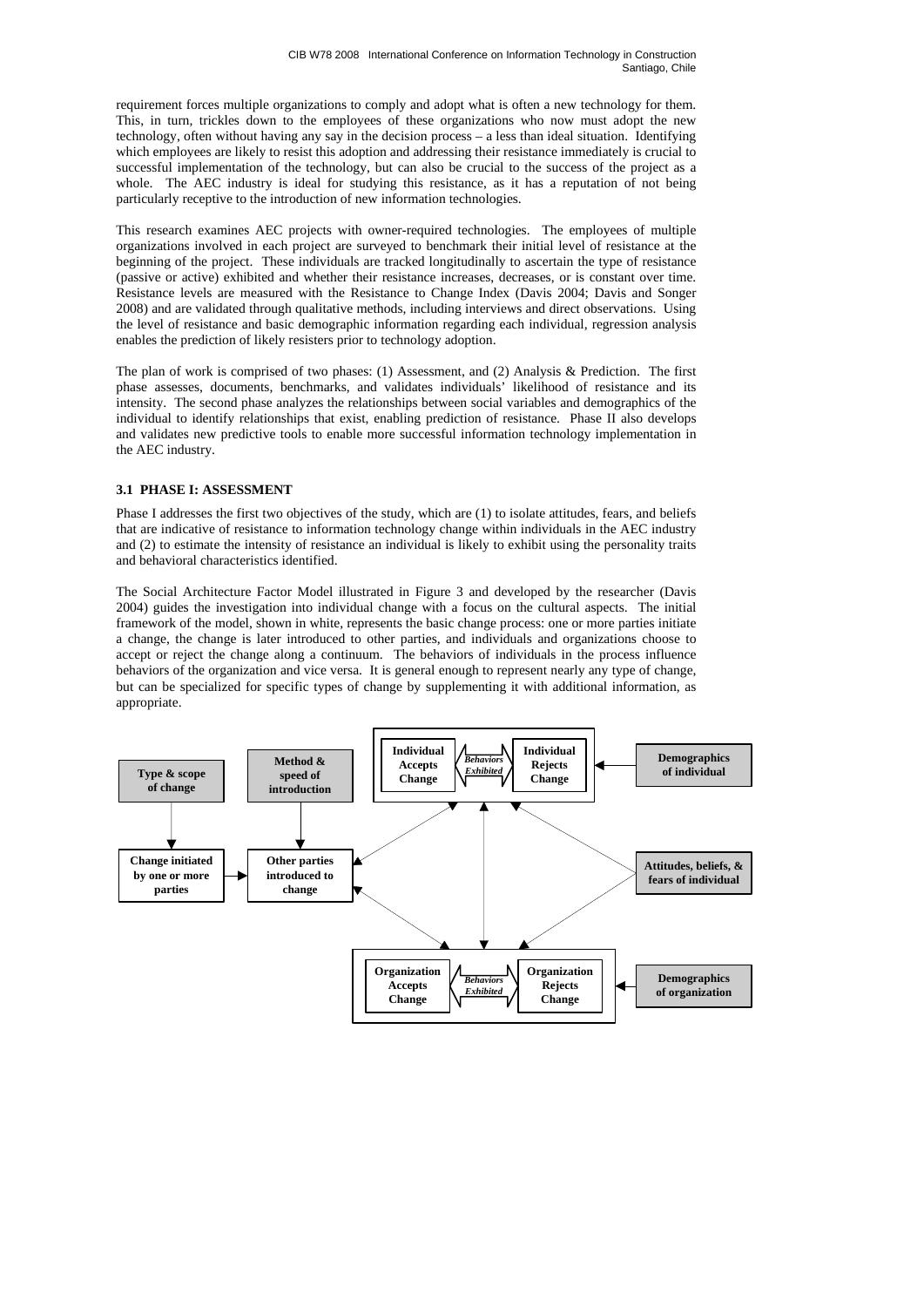#### Figure 3. Social Architecture Factor Model

The basic change process model was augmented through a rigorous literature review identifying aspects that affect an individual encountering an information technology change. This augmentation resulted in the creation of the social architecture factor model (all of Figure 3). This model illustrates the change process from an individual perspective.

When a change is initiated, the type and scope of change are significant to the continuation of the change process and can indirectly affect an individual's response. As the change is introduced to others, the method and speed of the introduction affect its success. Individuals and organizations exhibit behaviors indicating acceptance or rejection of the change, with the behaviors of one interacting with, and quite possibly altering, the behaviors of the other. Each individual brings their own demographic characteristics with them, as well as their attitudes, beliefs, and fears, all of which may influence their behavior towards change. Organizational demographics and the influence of individuals' attitudes, beliefs, and fears on the organization also influence reactions to change.

The broad categorical measures indicative of individuals' resistance to information technology change represented in the model are: type and scope of change; method and speed of introduction; demographics of individual; attitudes, beliefs, and fears of individual; and demographics of organization. An in-depth discussion of the specific factors for technological change identified in each of these categories and the associated literature is available in Davis (2004).

Using the social architecture factor model, a prior study (Davis 2004; Davis and Songer 2008) created and tested a Resistance to Change Index (RTCI), providing estimations of the intensity of resistance an individual is likely to exhibit during an information technology change. This project uses the Resistance to Change Index to measure the level of resistance during an information technology change. Phase I of the project collects data from the established relationships of resistance to change (the right side of Figure 4) and validates the level of resistance (the center of Figure 4). Phase II investigates the hypothesized relationships between the demographic variables (the left side of Figure 4) and the Resistance to Change Index (the center of Figure 4) and uses these relationships to predict resisters. Existing data indicate that these relationships do exist. For example, prior work (Davis 2004; Davis and Songer 2004) found that individuals do have a different likelihood of resistance based on their profession, gender, computer understanding and experience, and awareness of past or future changes occurring in their company. Relationships between the RTCI and other demographics including age, education level, and personality type, were either not supported or were inconclusive, in part due to the size of the study. Data from this work also supported predictions of RTCI from demographic variables, although no prediction models were created.

#### **3.1.1 BACKGROUND – RESISTANCE TO CHANGE INDEX**

The Resistance to Change Index is made up of seven factors that represent nine variables (the right side of Figure 4): Attitudes towards computers and information technology, Motivation to use new technology, Readiness for change, Irrational ideas, Defense mechanisms related to the behavior of an individual during change, Perceived interpersonal power, and Perceived support for change. The relevance of each factor included in the Index and the process by which these factors were combined to create the RTCI (the center of Figure 4) is discussed below.

Attitudes towards computers and information technology emphasize "feelings about the impact of computers on society and the quality of life, and their understanding of computers" (Heinssen et al. 1987). Attitudes towards computers is measured with the Computer Attitude Scale (CAS) (Loyd and Gressard 1984). Three types of attitudes are represented in this scale: computer anxiety, computer liking, and computer confidence. A positive attitude towards computers is an indication of lower resistance towards technological change and vice-versa.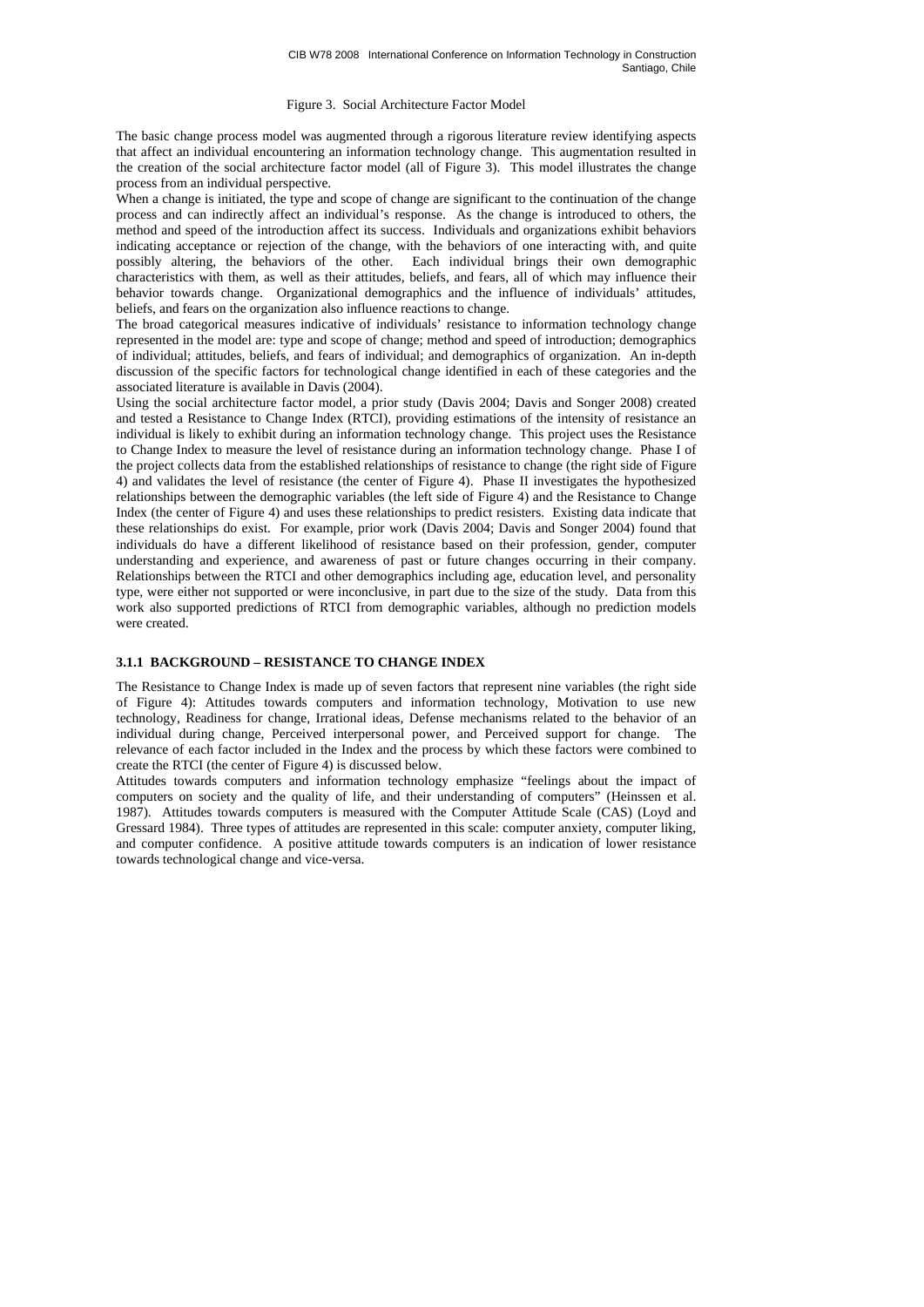

Figure 4. Level of Resistance to Information Technology Change

An individual's motivation to use new technology will affect their reaction to the implementation of new technology. A strong motivation to use the new technology can overcome many difficulties, whereas a strong motivation not to use the technology can cause an individual to erect additional barriers as protection. The researcher developed the questions used, as no existing measures of this factor were located in the literature.

Readiness for change is an individual's attitude towards change. Two metrics are used: the Change Scale (Trumbo 1961) and the Reaction-to-Change Inventory (De Meuse and McDaris 1994). The Change Scale indicates that "individual differences in attitudes toward change may reflect differences in the capacity to adjust to change situations" (Trumbo 1961). A high score indicates a "favorable change attitude", which is interpreted to mean low resistance to change. A low score is interpreted to mean a high resistance to change. The Reaction-to-Change Inventory measures an individual's perceptions about change. Higher scores indicate stronger support for change, whereas lower scores indicate stronger resistance to change (De Meuse and McDaris 1994).

Individuals often have irrational ideas about change and they create their own interpretations of how the change will occur. The Irrational Belief Scale (Malouff and Schutte 1986) is used for measurement. The level of irrational ideas has shown a statistically significant positive correlation to resistance to change (Bovey and Hede 2001b).

The defense mechanisms of the individual during change are generally unconscious responses of the individual to perceived danger (Bovey and Hede 2001a). Defense mechanisms include adaptive mechanisms such as humor and anticipation of change and maladaptive mechanisms such as acting out, denial, dissociation, isolation, and projection. The measure of defense mechanisms included is the adaptive portion representing humor from the Defence Mechanisms scale (Bovey and Hede 2001a). The adaptive mechanism of humor showed a statistically significant negative correlation with the level of resistance to change (Bovey and Hede 2001a).

There are five types of interpersonal power: legitimate, reward, coercive, expert, and referent (French and Raven 1959). When a person has one or more of these, they can influence decisions and use manipulation to successfully resist changes. The Emotional Intelligence EQ Map subscale indicating Personal Power (Cooper and Sawaf 1997) is included as a measure of the individual's perception of their referent power. A higher level of referent power indicates a lower level of resistance to change. The other types of interpersonal power are indirectly measured by the individual's level in the organization, obtained using questions created by the researcher. An individual with a higher level in their organization will exhibit less resistance to change because they have a more powerful position and are more likely to be able to influence changes to satisfy their needs.

The metric included for measurement of an organization's support for change is the Support for Change Questionnaire (Maurer 1996). This questionnaire looks at how the individual perceives that their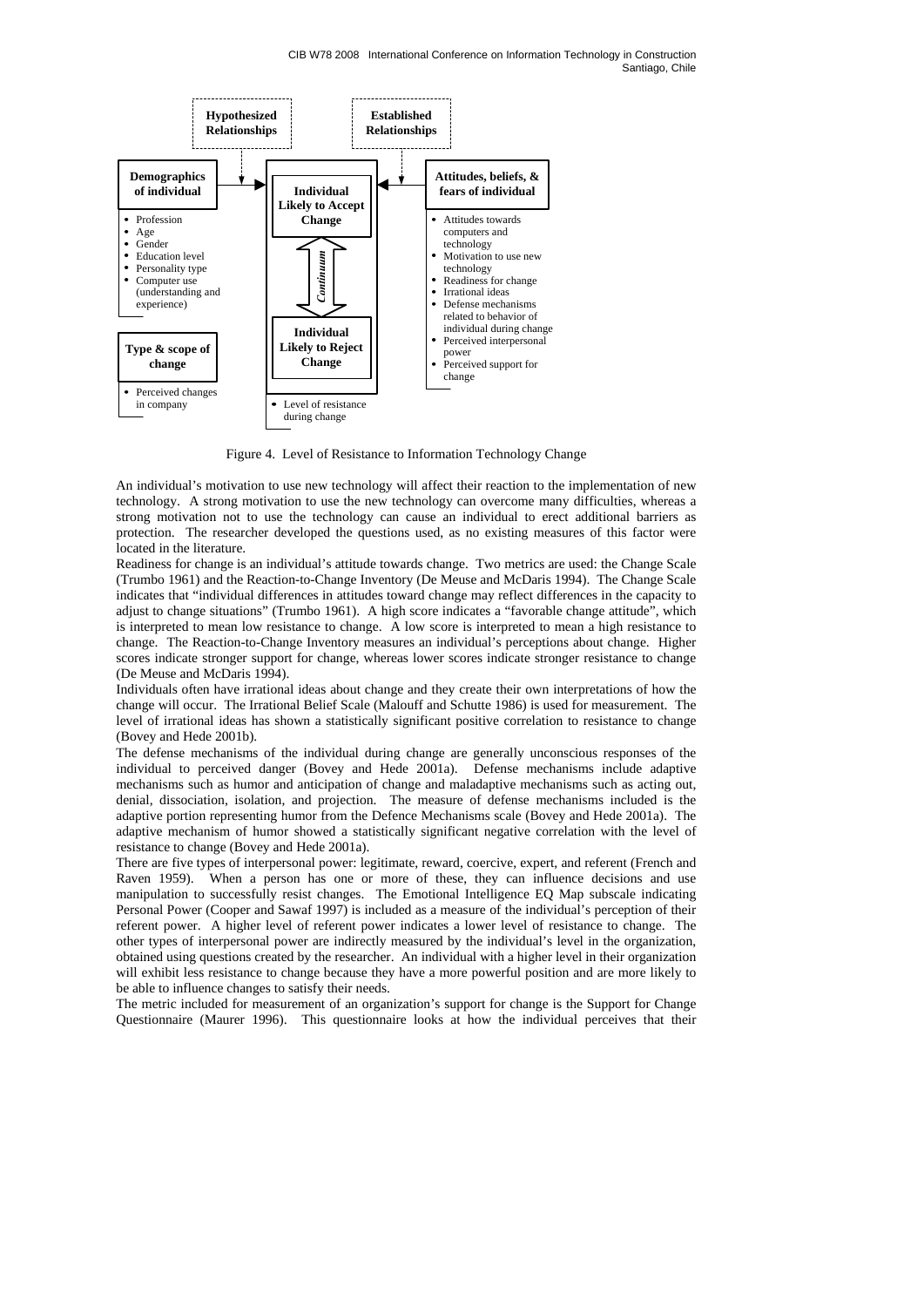organization supports or opposes change. Lower scores indicate higher likelihood of resistance to change and vice-versa.

These seven factors (representing nine variables) were combined to create the Resistance to Change Index (RTCI), representing the likelihood of an individual to accept or reject information technology change. Since each variable was collected independently from its own set of questions, there was no common scale for all of the variables. The scale of each variable was algebraically modified to a common 1 to 10 scale indicating resistance to information technology change in a common direction. One (1) is representative of a low resistance to change and ten (10) is representative of a high resistance to change for each individual variable in the common scale.

Regression analysis and factor analysis were evaluated to establish weighting of the variables and both failed to provide an appropriate method. Therefore, each of the variables was given equal weight in the RTCI. The index takes the average value of the nine variables, after the algebraic modifications to a common scale and common direction are performed. RTCI is expressed on a continuous scale from 1 to 10 with one indicating a low likelihood of resistance to information technology change and ten indicating a high likelihood of resistance to information technology change.

# **3.1.2 TASK 1 – DATA COLLECTION**

The first phase of this project involves extensive data collection. Data collection techniques include selfreport surveys, individual structured interviews, researcher observation, and document analysis. Table 2 depicts the general data collection techniques, whether they are assessing the individual or the organization, how they relate to the Social Architecture Factor Model (Figure 3), and the purpose and expected outcome for each collection activity.

Self-report surveys are used to benchmark the initial level of resistance at the beginning of a construction project that has an owner-required technology using the Resistance to Change Index. The sample includes employees of architecture, engineering, contractor, and construction management organizations involved in the project that are affected by the technology. All positions and all levels within each AEC organization affected by the change are included in the sample, as technological changes in the industry can affect all employees within an organization. To validate the appropriateness and accuracy of the initial self-report survey, individual structured interviews will be performed with random members of the sample population. These interviews also allow the researcher to gain additional information regarding the anticipated change beyond that measured in the self-report survey. To date, preliminary data collection using self-report surveys has been completed.

|                           | Table 2. General Data Collection Techniques |                        |                                  |  |
|---------------------------|---------------------------------------------|------------------------|----------------------------------|--|
| Data<br><b>Collection</b> | Assessing?                                  | Target Area of         | <b>Purpose/Expected</b>          |  |
|                           |                                             | Social<br>Architecture | <b>Outcome</b>                   |  |
| <b>Activity</b>           |                                             | <b>Factor Model</b>    |                                  |  |
| Self-report               | <b>Individuals</b>                          | Demographics           | Provides a sense of              |  |
| surveys                   |                                             | of individual:         | how each individual              |  |
|                           |                                             | Attitudes.             | perceives the change             |  |
|                           |                                             | beliefs, & fears       | how<br>and<br>they               |  |
|                           |                                             | of individual:         | believe<br>they<br>will          |  |
|                           |                                             | Expected               | handle it                        |  |
|                           |                                             | behaviors              |                                  |  |
|                           |                                             | exhibited<br>by        |                                  |  |
|                           |                                             | individual             |                                  |  |
| Individual                | <b>Individuals</b>                          | Attitudes.             | Provides a sense of              |  |
| structured                |                                             | beliefs, & fears       | how each individual              |  |
| interviews                |                                             | of individual:         | perceives the change             |  |
|                           |                                             | Expected               | and how others are               |  |
|                           |                                             | behaviors              | perceived to change.             |  |
|                           |                                             | exhibited<br>by        | Also<br>verifies<br>or           |  |
|                           |                                             | individual             | refutes the survey               |  |
|                           |                                             |                        | information                      |  |
| Researcher                | <b>Individuals</b>                          | Attitudes.             | Provides a general               |  |
| observatio                |                                             | beliefs, & fears       | of<br>the<br>sense               |  |
| n                         |                                             | of individual;         | environment<br>and               |  |
|                           |                                             | Actual behaviors       | verifies<br>refutes<br><b>or</b> |  |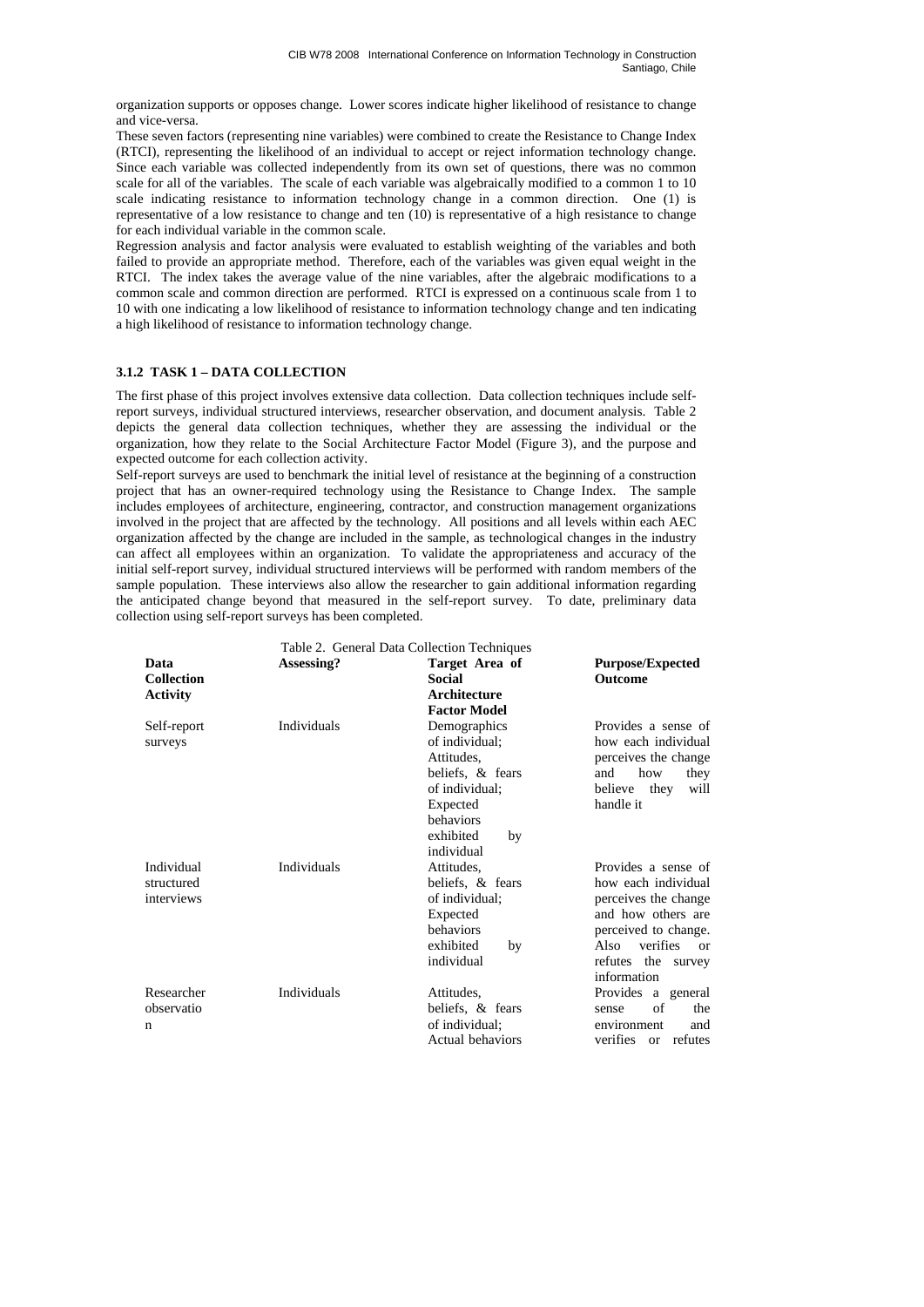CIB W78 2008 International Conference on Information Technology in Construction Santiago, Chile

| Data<br><b>Collection</b><br><b>Activity</b> | Assessing?    | Target Area of<br><b>Social</b><br>Architecture<br><b>Factor Model</b>                                                                                                                                                     | <b>Purpose/Expected</b><br><b>Outcome</b>                                                                                                                                                                  |
|----------------------------------------------|---------------|----------------------------------------------------------------------------------------------------------------------------------------------------------------------------------------------------------------------------|------------------------------------------------------------------------------------------------------------------------------------------------------------------------------------------------------------|
|                                              |               | exhibited<br>by<br>individual                                                                                                                                                                                              | the interviews and<br>surveys                                                                                                                                                                              |
| Individual<br>structured<br>interviews       | Organizations | Expected<br>behaviors<br>exhibited<br>by<br>organization                                                                                                                                                                   | Provides a sense of<br>how the organization<br>perceives the change                                                                                                                                        |
| Researcher<br>observatio<br>n                | Organizations | Actual behaviors<br>exhibited<br>by<br>organization                                                                                                                                                                        | Provides a general<br>of<br>the<br>sense<br>environment<br>and<br>verifies or refutes<br>the interviews                                                                                                    |
| Document<br>analysis                         | Organizations | Type $&$ scope of<br>change;<br>Method & speed<br>of introduction:<br>Demographics<br>of organization;<br>Expected<br>behaviors<br>exhibited<br>by<br>organization;<br>Actual behaviors<br>exhibited<br>by<br>organization | Provides<br>explicit<br>information<br>about<br>the environment in<br>of<br>rules,<br>terms<br>regulations,<br>and<br>acceptable behaviors<br>and standards. Also<br>verifies or refutes<br>the interviews |

Individuals will be tracked longitudinally to ascertain whether their resistance increases, decreases, or is constant over time. Resistance levels will again be measured with the Resistance to Change Index and will be validated through qualitative methods, including interviews and observations by the researcher. The interviews and observations also allow the type of resistance (passive or active) exhibited to be determined. Data will be collected from the sample population approximately every 3-4 months for a minimum of one year.

To ensure that the influence of organizations is recognized in the change process, data collection will also be done at the organizational level. Individual structured interviews will be performed with company executives, owners, and IT staff from each participating organization at 3-4 month intervals to collect data regarding their impressions of the status of the technology change, their opinions regarding the success of the change at that point, and any lessons learned to date. Observations by the researcher will validate these interviews.

Finally, document analysis will be performed, beginning with the change initiation, to track the change process from the organizational perspective. The type and scope of the change, the method and speed of the introduction, and the demographics of each organization involved will be included in the document analysis. The type and scope of the change is dictated by the owner and is therefore the owner-required information technology on the project. The method and speed of introduction will vary from one company to the next within the scope of the project and will need to be assessed for each participating organization. Organizational demographics will likewise vary from company to company and each will be assessed individually. Additionally, within each organization, specific aspects that will be sought include training available, the reward and punishment system used, and any support provided by the organization (as perceived by the organization). These aspects help establish the corporate culture and management style of each participating company. The document analysis also provides validation of the organizational aspects measured through the interviews of executives, owners, and IT staff.

### **3.2 PHASE II: ANALYSIS & PREDICTION**

Phase II addresses the third and fourth objectives of the study, which are (3) to identify any variances that exist between different demographic groups based on the estimates of intensity of resistance likely to be exhibited and (4) to predict likely resisters prior to technology adoption based on demographics.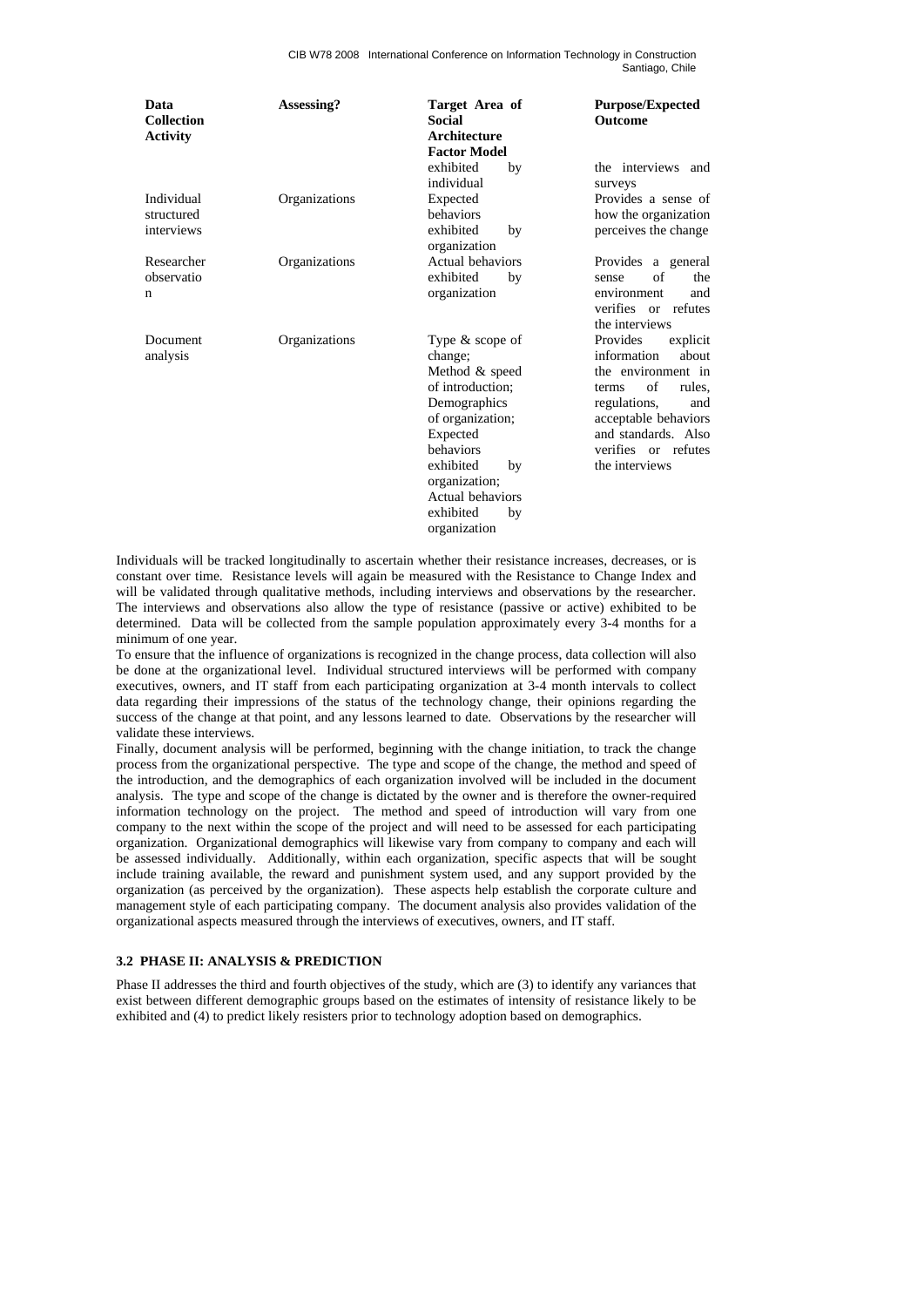Using the results of the Phase I data collection, which benchmarks individuals' likelihood of resistance and its intensity, Phase II consists of two tasks. Task 1 analyzes the data to examine patterns and relationships between social variables and demographics of the individual. Task 2 is the development and validation of a new prediction tool to identify likely resisters prior to technology adoption. Such a prediction tool will be invaluable to organizations when planning and implementing change models. Additionally, a comprehensive understanding of individual resistance levels is critical prior to investigating group, project team, and organizational change models and resistance.

# **3.2.1 TASK 1 – DATA ANALYSIS**

This task within Phase II investigates the hypothesized relationships between the demographic variables (the left side of Figure 4) and the Resistance to Change Index (the center of Figure 4). The demographic variables under consideration are: profession, gender, age, personality type, education level, computer understanding and experience, and perceived past and future information technology changes. Statistical tests compare the RTCI values obtained from different demographic groups represented in the sample population.

The main statistical methods used are ANOVA, t-tests, and correlation tests. One-way ANOVA methods are used to compare the mean RTCI values of the different professions to determine whether any groups differ and the method is most appropriate for tests involving three or more groups. If a statistical difference is found (i.e., at least one group differs), Tukey's multiple comparison test is used to compare each group with each of the other groups to determine which groups differ on the mean RTCI value. The t-test is used to compare the RTCI values for several of the demographic groups to determine if any groups differ. While similar to ANOVA, the t-test provides more concise information when only two groups are involved in a test. Specifically, the t-test is used to compare mean RTCI values for demographic variables with two categories such as gender (male/female) and perceived changes (change/no change). The t-test can also provide information on which mean value is larger and which is smaller, if a difference exists. The remainder of the demographic variables use correlation tests for testing possible relationships with RTCI. Correlation tests discern the level of dependence/independence that two variables have with each other. Continuous variables, such as age and computer use, are tested by using Pearson's correlation test. Ordered variables, such as education level, use Spearman's correlation test.

Based on preliminary data collected, demographics that indicate high likelihood of resistance to IT change are gender (female), computer understanding and experience (low), past IT changes (none experienced), future IT changes (not aware of any planned), and profession (construction trades). Individuals in these demographic groups appear to be more likely to resist IT changes than individuals who are not a member of any of these groups. If an individual fits into two or more of these groups, it is expected that their likelihood of resistance would be higher than an individual only fitting into one group, though this has not been tested to date. Demographics that indicate low likelihood of resistance to IT change are gender (male), computer understanding and experience (high), past IT changes (at least one experienced), future IT changes (aware of at least one planned), and profession (management or architect). These individuals are less likely to resist IT changes than individuals who are not a member of any of these groups. Likewise, if an individual fits into two or more of these groups, it is expected that their likelihood of resistance would be lower than an individual only fitting into one group. Age, education level, and personality type have no relationship with resistance to IT change based on the data collected to date.

Additional data analysis includes an examination of the data from a longitudinal perspective and will be a more qualitative analysis. Individuals will be analyzed longitudinally to understand how their resistance may have changed over time, the type of resistance they presented (passive or active), if any, and whether that is related to organizational aspects, such as the corporate culture, management style, training provided, rewards and/or punishments enacted, and support provided by the organization.

## **3.2.2 TASK 2 – PREDICTION TOOL**

Following completion of further data collection and analysis, a prediction tool will be created to enable more successful information technology implementation in the AEC industry. This task within Phase II develops and validates this new predictive tool. Using the level of resistance and basic demographic information regarding each individual, regression analysis will be performed to enable predictions of likely resisters prior to technology adoption.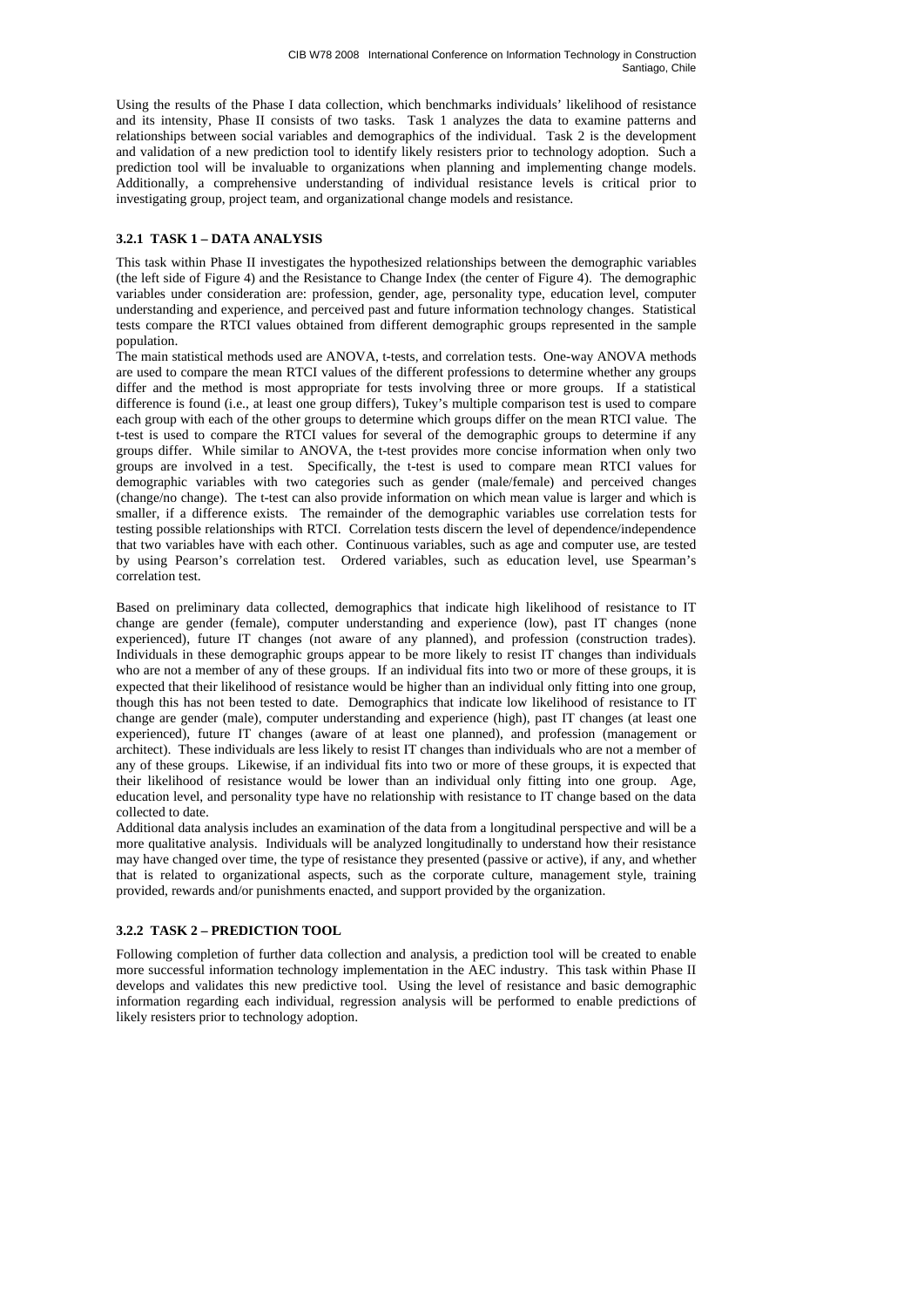Based on the results from the data analysis in Task 1, appropriate demographic information regarding each individual will be chosen and included in the regression analysis. Likewise, demographic information which does not appear to have a relevant relationship with the Resistance to Change Index (based on the analysis discussed above) will be excluded from the regression analysis. Additionally, the model should not only address the demographic information of the individual, but also any relevant organizational modifiers (i.e., corporate culture and management styles), as determined from the qualitative data analysis.

Depending on the final demographic variables included, an appropriate modeling technique will be used in the development of the prediction tool. Linear regression modeling is a fundamental technique relating independent variables  $(X_1, X_2, \ldots X_{K-1})$  with a dependent variable  $(Y)$  in a linear fashion. If the relationship is not linear, a nonlinear estimation is a more general modeling technique that can be used to relate independent variables with a dependent variable. If the independent variables are categorical and include more than two options, an ANOVA linear model is more appropriate than a regression model.

Using the preliminary data collected, a linear regression test was performed with an ANOVA linear model to determine if a prediction was possible using the demographic variables discussed above. Based on this test, prediction of RTCI is possible (p-value  $= 0.0006$ ).

To validate the prediction model that is created, additional survey data sets will be collected and input into the optimum model. The results will be analyzed to compare the two populations. The method for testing the model involves entering data from these test cases into the equations and comparing the actual results to the predicted results. The model is considered valid if the predicted values are within an acceptable range for practical application. It is not crucial that the model predicts with 100% accuracy, but rather that it conveys meaningful information to organizations regarding individuals' resistance to information technology change. Although the model need not be 100% accurate, it still must be accurate enough to make reasonable predictions.

# **4. CONCLUSION**

Identifying likely resisters prior to the adoption of a compulsory technology innovation aids organizations in accommodating the resistance as it occurs. The predictive tools that will result from this work promote sustainable implementation of IT within AEC organizations and multi-organizational project teams. By understanding how individual participants resist and adapt to change, their resistance can be better accommodated by the organization in the adoption of new information technology within the AEC industry. This enables both researchers and practitioners to understand how new technologies should be introduced within organizations. Additionally, providing companies in the industry with the ability to identify their potential resisters using more than stereotypes is the first step in helping ensure that new IT implementations succeed. This, in turn, enhances the responsiveness of AEC organizations to market needs and global competitiveness. Therefore, the research, at its completion, will significantly impact individuals and organizations within the AEC industry.

Once complete, the work will add to the theories related to adoption and diffusion of innovations, as well as to attitudinal-behavioral theories. Additionally, the process and predictive tools outlined in this study are scalable to all organizations involved in complex, multi-participant, project driven domains.

### **REFERENCES**

Allen, R. K., Becerik, B., Pollalis, S. N., and Schwegler, B. R. (2005). "Promise and Barriers to Technology Enabled and Open Project Team Collaboration." Journal of Professional Issues in Engineering Education and Practice, 131(4), 301-311.

Bovey, W. H., and Hede, A. (2001a). "Resistance to organisational change: the role of defence mechanisms." Journal of Managerial Psychology, 16(7), 534-548.

Bovey, W. H., and Hede, A. (2001b). "Resistance to organizational change: the role of cognitive and affective processes." Leadership and Organization Development Journal, 22(8), 372-382.

Cleveland, A. B., Jr. (1999). "Knowledge Management: Why It's Not an Information Technology Issue." Journal of Management in Engineering, 15(6), 28.

Cooper, R. K., and Sawaf, A. (1997). Executive EQ: emotional intelligence in leadership and organizations, Penguin Putnam Inc., New York.

Davis, K. A. (2004). "Information Technology Change in the Architecture, Engineering, and Construction Industry: An Investigation of Individuals' Resistance," Ph.D. dissertation, Virginia Polytechnic Institute and State University, Blacksburg, VA.